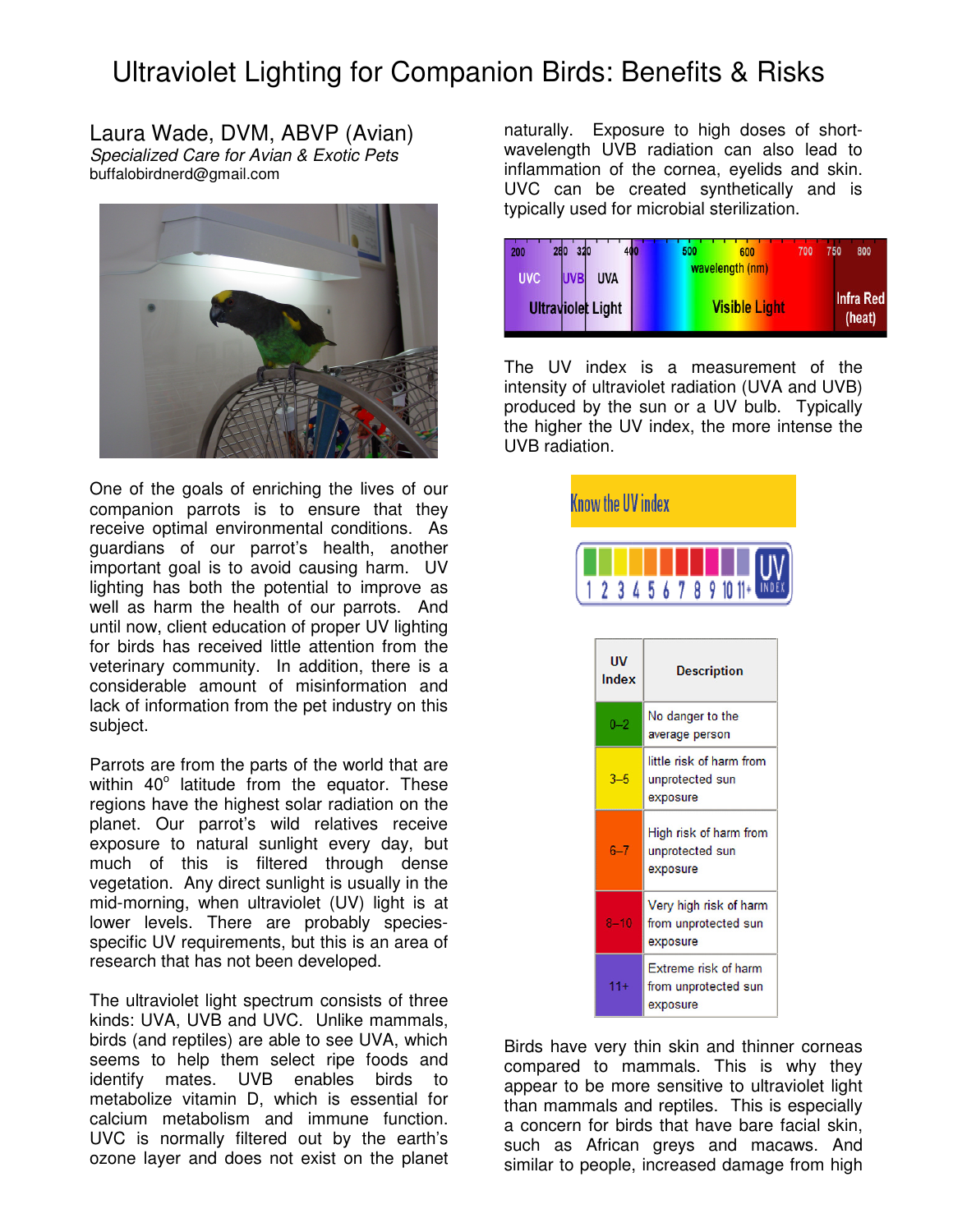intensity, low-wavelength UV light may increase the risk of cancer and cataracts over time.

Types of bulbs on the market today include: tubes (linear fluorescents), spirals (compact fluorescents) and floods (mercury vapors). It is important to remember that glass and plastic filter out beneficial UV rays. That is why your bird will not get the benefits of natural sunlight in front of a window. That is also why you need to remove any plastic shielding on bulbs fixtures. The UV output will decrease over time so bulbs should be replaced every 6-12 months, even if light output is still present.



Linear



**Compact** 



**Mercury** vapor

Not all fluorescent bulbs are created equal. We have found that some bulbs produce virtually zero or very low UVB which provides no benefits. We have also found that some bulbs produce the wrong (too short) wavelengths of UVB (and in some cases, UVC) which can be harmful at close distances. Based on our preliminary data (in preparation

to be published), we can recommend the following bulbs (below) to be safe and provide the needed UVB. Birds that might benefit from a higher UVB bulb include birds on a poor (seed) diet, birds that are laying eggs and birds that do not get any natural sunlight.

## High UVB

ZooMed Reptisun 5.0 linear tube Hagen ExoTerra Reptiglo 5.0 linear tube

Low UVB Arcadia Bird Lamp linear tube Duro-Test Vita-Lite linear tube

Overall, the benefits of UV light warrant that every companion parrot should receive some exposure. Natural, unfiltered sun exposure (20-30 minutes a day, 2-3 times a week) in the warmer months is ideal. Birds with appropriately clipped wings or birds that are harnessed or caged can spend time outside once the weather is above  $65^\circ$  F. Avoid excessively hot days (temps above  $80^{\circ}$  F) and monitor for signs of heat stress, such as panting and opened wings. During the winter months, the use of UV bulbs is generally recommended. Bulb exposure (on time and distance) really depends on the bulb. The goal is to mimic mid-morning sun (UV index 2-4). Birds probably do not need as much exposure as reptiles. Remember to always mount the bulb from the top and allow for a UV gradient that gives the bird the ability to move away from the light. In general, the bulbs (recommended above) should be no closer than 6" from the top of the bird's head (from the highest perching spot in/on the cage) and keep the bulb no farther than 12-18." At the present time, I am recommending using linear tubes. Compact fluorescents and mercury vapor floods may be used with caution (CAREFULLY read the package inserts regarding safe distance and discontinue use immediately if you note any squinting, face rubbing or redness of the skin around the eyes). Remember to discuss UV lighting with your veterinarian as part of your wellness plan.

Dr. Wade is able to test your bulbs for UVB output as well as measure UV index for safety in the clinic or on-site for larger collections of birds. Call 759-0144 for more information.